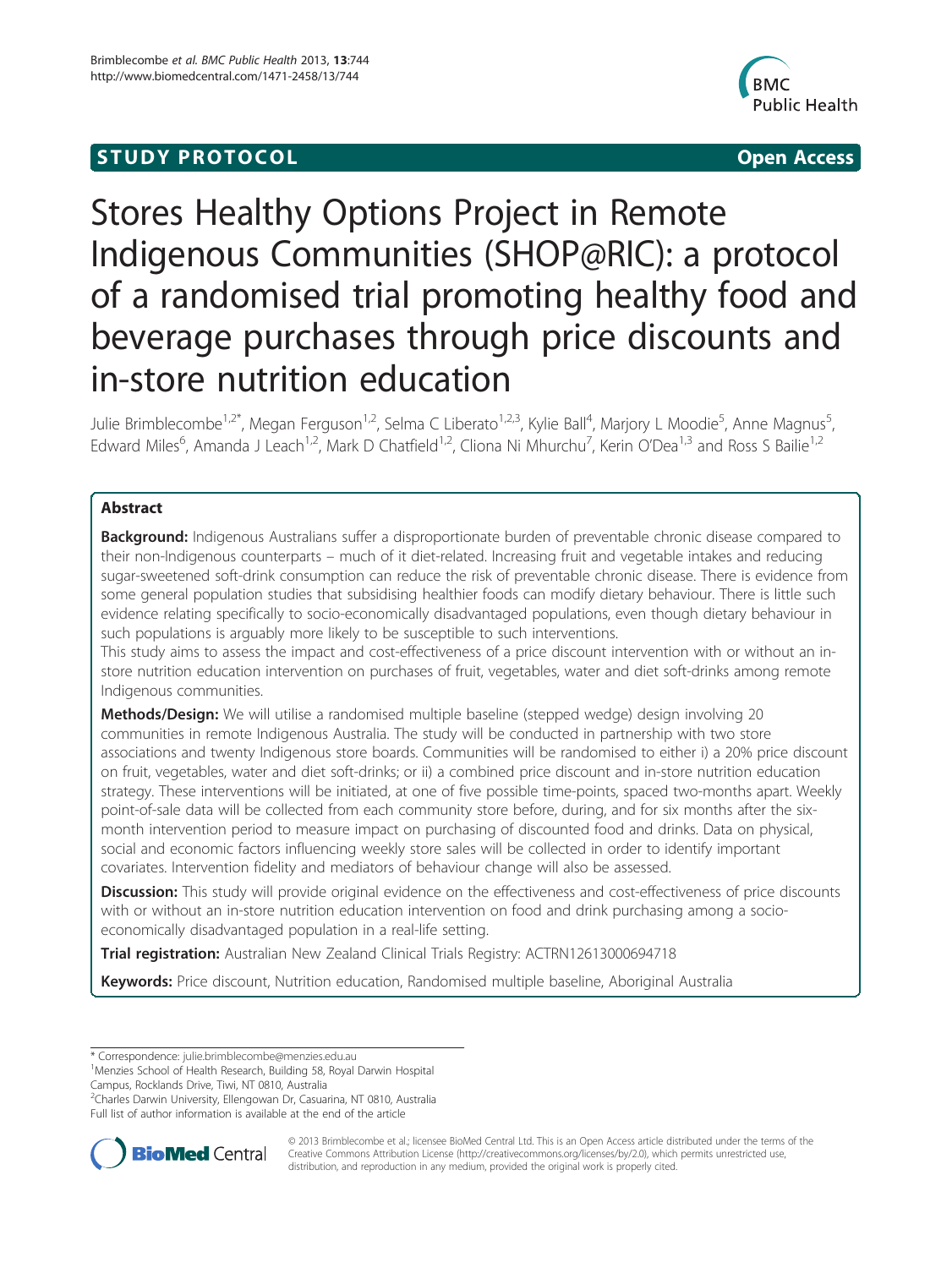## Background

Indigenous people living in very remote communities in Australia have the poorest health outcomes of any population group in high income countries [[1,2\]](#page-9-0). This burden of disease is in a large part due to poor nutrition across the life-course and is causing serious illness in what should be the most productive years of life. High food costs and generally low socio-economic status support a diet characteristically high in refined cereals, sugar and low in fruit and vegetables [[3\]](#page-9-0). While efforts by individual communities and the Australian government to address food affordability and improve diet in this setting continue, there is little evidence on the effectiveness of different strategies.

There is compelling evidence that increasing fruit and vegetable intake and reducing sugar-sweetened soft-drink consumption can reduce the risk of preventable chronic disease. It has been estimated globally that an increase of 80 g per day of fruit and vegetables could reduce the risk of ischaemic heart disease by 10%, ischaemic stroke by 6%, lung cancer by 4% and oesophageal cancer by 6% [[4\]](#page-9-0). Such an increase in fruit and vegetable intake in Australia could save approximately AUD157 million per year from the costs of cardiovascular disease (CVD) alone [[5\]](#page-9-0). The benefits for the Indigenous population living in remote Australia are likely to be much greater considering their currently low intake of fruit and vegetables [\[3\]](#page-9-0) and high burden of disease [\[1](#page-9-0)].

We have reported high consumption of sugar-sweetened soft-drinks in three remote communities of 474 ml (SD 51) per person per day on average [\[3](#page-9-0)]. Consumption of  $\geq 1$ serve of sugar-sweetened soft-drink per day (360 ml) has been associated with a higher prevalence of obesity among middle-aged women [\[6](#page-9-0)] and a reduction of one serving per day has been associated with a weight loss of approximately 0.5 kg at six and 18 months [[7](#page-9-0)]. There is also the possibility that high fructose (the major sugar in many sugar-sweetened soft-drinks) intake is a direct risk factor for metabolic syndrome and Type 2 diabetes [\[8](#page-9-0)], which are highly prevalent in remote Australian Indigenous populations [\[9,10\]](#page-9-0).

This evidence indicates that gains in health outcomes for Indigenous Australians living in remote communities could result from a shift in current consumption patterns, particularly in fruit and vegetables and sugarsweetened soft-drink. There is growing evidence that taxes and discounts on food and beverages could influence consumption patterns considerably, and thus improve health outcomes [\[11-14\]](#page-9-0). Improved affordability has been associated with significant increases in the purchase and consumption of healthier foods [\[14,15\]](#page-9-0).

Evidence from price discount studies suggests that demand for fruit-and-vegetables is price elastic – a 1% decrease in price is associated with more than a 1% increase in demand [\[14\]](#page-9-0). Waterlander et al. showed that a 50% discount on fruit and vegetables increased fruit and vegetable purchasing by a factor of four [[16](#page-9-0)] and Ni Mhurchu et al. in a study conducted with supermarkets in New Zealand (NZ), showed a 10% increase in fruit and vegetable purchasing with a 12.5% price discount on healthy food options (the equivalent of removal of the NZ Goods and Services Tax) [[13](#page-9-0)]. An et al. reported that 10% and 25% discounts on healthier food purchases were associated with an increase in daily fruit/ vegetable intake by 0.38 and 0.64 servings respectively [\[11\]](#page-9-0). There is little such evidence for socio-economically disadvantaged populations. The one study to date that has examined the differential price discount on food purchases across socio-economic groups, showed no variation in intervention effect by household income or education [\[17](#page-9-0)].

No studies, other than the SHELf study that is currently being conducted in Melbourne, Australia, have examined the cost effectiveness of price discount interventions [[18](#page-9-0)] and little is known about the impact of subsidies on the overall diet and possible unintended consequences on diet [[14](#page-9-0)]. A study conducted among urban poor households in two provinces in China demonstrated that reducing the price of a staple food commodity did not lead to an increase in demand for that commodity as people were able to purchase other foods that were highly valued but not necessarily of higher nutritional value [\[19\]](#page-9-0). This may not be the case however for households in high income countries. Ni Mhurchu et al., reported no change in purchase of less healthy foods and overall expenditure with a price discount on healthy foods [[13](#page-9-0)]. Similarly Waterlander et al., reported no change in total expenditure, expenditure on non-food items or non-fruit and vegetable food items with a 50% price reduction on fruit and vegetables [[16](#page-9-0)]. This uncertainty and lack of evidence however has impacted on policy adoption of economic incentive to improve diet [[14\]](#page-9-0).

It is posited that intervention to improve population diet needs to involve approaches that both target the individual and create an environment that supports individual food choice [\[20](#page-9-0)]. Nutrition education (targeting the individual) is frequently used to encourage healthy food purchasing, however the evidence for nutrition education impacting on healthy food purchasing is largely inconclusive [\[14](#page-9-0)]. Waterlander et al. showed no effect on fruit and vegetable purchasing with nutrition education alone (i.e., through provision of recipe books and telephone counselling) but reported an added beneficial effect when combined with a 50% price discount [[16\]](#page-9-0). Ni Mhurchu et al. reported that tailored nutrition education, that suggested substitution of purchased unhealthy foods with specific healthier options, had no evident effect on the amount of purchased foods [\[13](#page-9-0)]. An et al. reported mixed results for nutrition education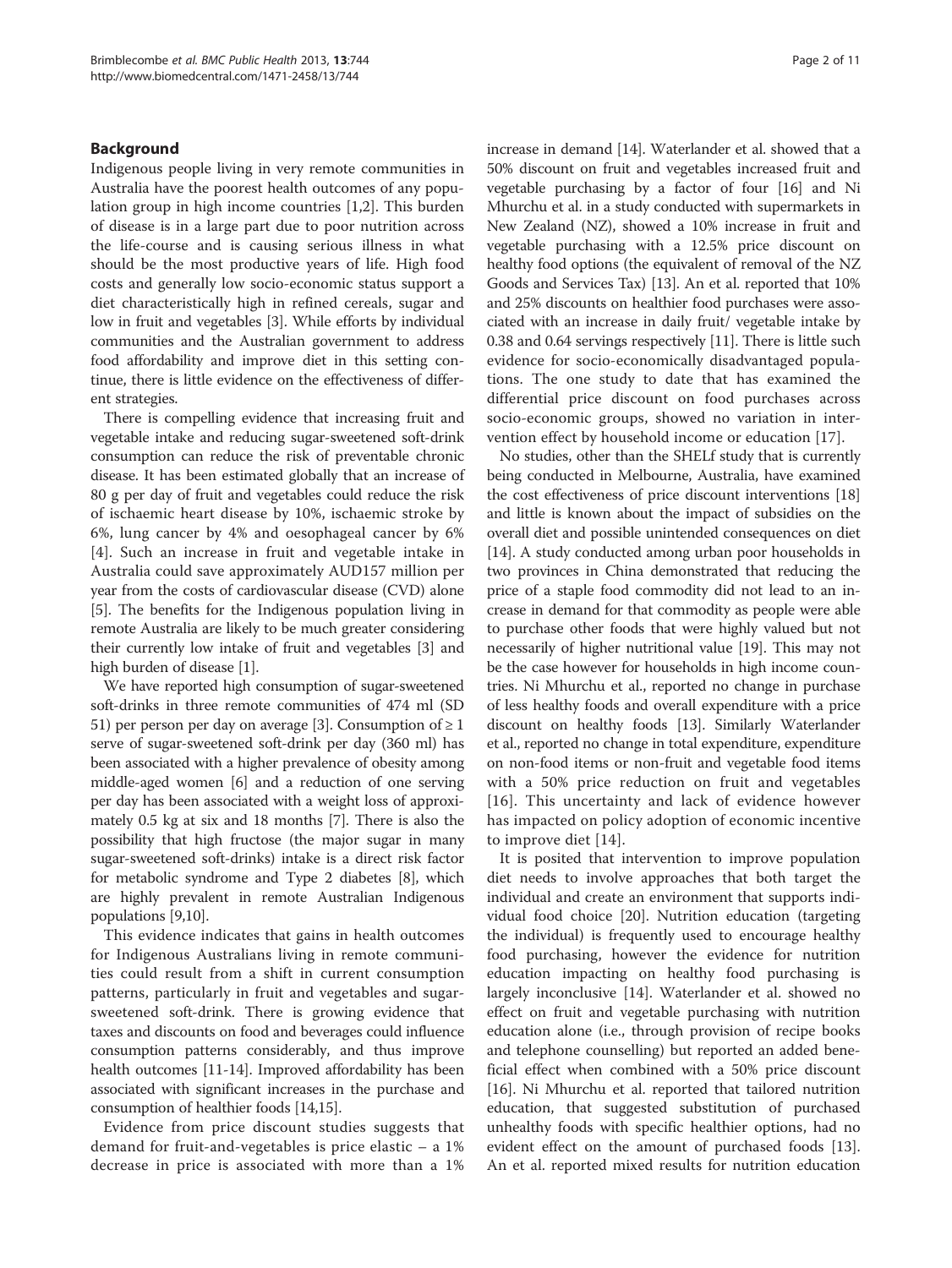strategies using product labelling, promotional signage, stimulation (i.e., a text to remind/encourage action) or health messages (i.e., a text message to introduce health benefit of nutritious food intake) [[14\]](#page-9-0). The benefit of combining a skill building nutrition education intervention (that develops budgeting, shopping and cooking skills), with a price discount, is being investigated as a means to improve dietary intake by the SHELf study in Melbourne, Australia [[18\]](#page-9-0).

Although consumers globally are driven by price, taste and convenience [\[21](#page-9-0)], the context of remote Australian communities is distinctive in the array of geographic, social, cultural and economic factors at play in determining food choice [[22\]](#page-9-0). Remote Australian communities are largely dependent on an imported food supply. There are approximately 175 stores, each servicing populations of over 100, operating in remote Indigenous communities in Australia [\[23](#page-9-0)]. The community store provides much or most of the local food supply [[24,25](#page-9-0)]. The food distribution chain for many remote Indigenous communities extends over thousands of kilometres and is vulnerable to disruption by seasonal weather conditions and associated events such as extended road closures [[26\]](#page-9-0). In some cases food delivery is only by fortnightly barge and/ or aircraft [\[23](#page-9-0)]. These are factors which drive the price of food up to almost 50% higher than that in metropolitan centres [[27\]](#page-9-0).

The history of food supply systems is likely to have a continuing influence on food supply and purchasing patterns. It was not until the late 1960s and early 1970s, after dismantling of a government ration system and introduction of a cash economy, that Aboriginal people in remote communities had the means to independently purchase their food. In the early days of the community "trade store", the range of food was very limited with few perishables and fresh produce available, unless grown or hunted and collected locally. Access to a wider range of foods has increased with improved transport routes and infrastructure and increasing consumer demand. Living conditions for residents of these communities have had a similar slow development, with overcrowding common and many houses and household infrastructure important to food preparation sub-standard and in a state of disrepair [\[28](#page-9-0)]. The history of poor access and uptake of to formal education has resulted in low literacy and educational levels, which also impact on opportunities for exposure to nutrition education and promotion, and lack of employment opportunities contribute to maintaining community income at a generally low level [[2](#page-9-0)].

Despite these challenges, remote communities have good potential to positively influence dietary patterns, due to their relative size, collective sense of community, strong historical traditional structures of authority, and store ownership arrangements [\[26\]](#page-9-0). Improvements in biochemical dietary markers and reduced risk in cardiovascular disease have been demonstrated in two remote Aboriginal Australian communities in association with community-led initiatives which included improving the availability of healthy food in the store and providing individual level feedback on health status and dietary messages [[29](#page-9-0),[30](#page-9-0)]. Similar initiatives have occurred in the remote community setting to promote healthy eating, including store shelf-talkers, cooking demonstrations, and removal of top selling sugar sweetened beverages [[31\]](#page-9-0). The effect of these however on purchasing is largely not documented.

Further to these community-level initiatives, the Australian government instigated a community store licensing regime in 2007 in the Northern Territory (NT), where stores must demonstrate compliance with a set of minimum standards which include stocking of a range of essential food items, a pricing policy, and retail practices that support healthy eating [\[32\]](#page-9-0). This has resulted in tighter government control over retail operating practices in largely non-competitive environments where historically greater opportunity for consumer exploitation existed. The two major not-for-profit NT store associations (the Arnhem Land Progress Aboriginal Corporation (ALPA) and Outback Stores (OBS)) servicing in total 38 of the around 90 remote stores in the NT have also instigated various food subsidy strategies to reduce the cost of healthy food [\[33,34](#page-9-0)]. Currently ALPA applies a no freight charge to fresh fruit and frozen, tinned and dried vegetables, fresh milk, yoghurt and cheese. Similarly, OBS does not apply a freight component to fresh fruit and vegetables and since 2010, has made bottled water available at a reduced price in all its stores. Similar initiatives have been instigated by some independent store operators and other store associations in remote Indigenous Australia.

Despite such nutrition-related initiatives occurring in remote Indigenous Australia, most are not evaluated or designed to provide robust evidence of effect. This has contributed to the paucity of evidence about the most effective means of supporting healthy eating behaviour. The inferior health of Indigenous Australians relative to other Australians, and the role of poor nutrition in the health disparity presents a compelling reason to identify cost-effective interventions for nutrition improvement. This study provides the opportunity to examine the effectiveness and cost-effectiveness of evidence-based strategies that have the potential to positively influence food and drink purchasing in the context of a socio-economically disadvantaged population.

#### Study aim

The study tests the hypothesis that, over a six-month intervention and at six-months post-intervention, there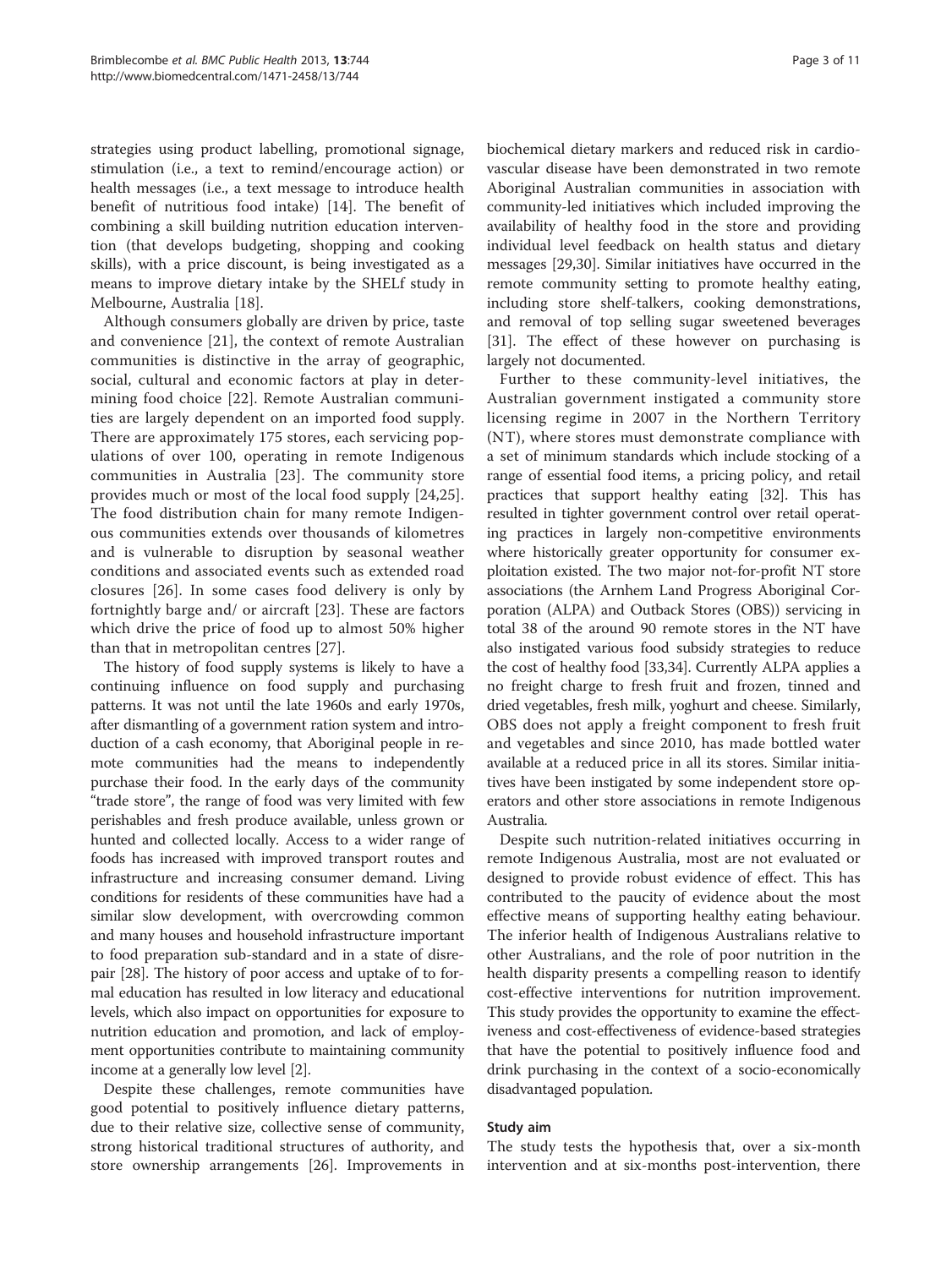<span id="page-3-0"></span>will be a beneficial impact of (i) a 20% price discount and (ii) the addition of in-store nutrition education to the price discount intervention on the primary outcome measure of per capita daily weight (grams) of fruits and vegetables combined purchased through the community store, as well as on secondary outcome measures relating to the purchase of food and beverages and to the nutrient composition of purchased foods through the community store. The effect of the intervention will be measured via store point-of-sale data. In these remote communities where there is a single food store, point-of -sale data can provide a reliable and objective indicator of community level dietary intake [[25,35\]](#page-9-0). A secondary aim of SHOP@RIC is to assess cost-effectiveness of the strategies to determine if the strategies represent good value-for-money in relation to disability adjusted life years (DALYs) saved over the lifetime of the community's population. Overall food purchases and total diet/ energy intake will be assessed to document any unintended consequences of the strategies. An assessment of the influence of contextual factors, proposed mediators of behaviour change such as self-efficacy and perceived affordability of healthy food, and intervention fidelity will be conducted to aid interpretation of study findings and the understanding of mechanisms of behaviour change (Figure 1). This protocol relates to the primary aim of the study to assess effect of the price discount with or without the in-store nutrition education strategy on the primary and secondary outcome measures.

## **Methods**

#### Setting

Aboriginal and Torres Strait Islander people represent 2.5% of the Australian population [\[36](#page-9-0)]. Twenty-four percent of Indigenous people live in remote/ very remote areas of Australia in small settlements commonly referred to as communities and/or homelands. These communities vary in size from an extended family group to over 2500 people, with most having less than 1000 people. Very remote areas are defined by geographic distance which imposes a severe restriction on accessibility to a range of goods and services [[37](#page-9-0)]. These communities are also considered to be socioeconomically disadvantaged according to the Socio-Economic Indexes for Areas (SEIFA index) based upon aggregated social and economic information collected through the national Australian population census [\[38\]](#page-10-0). Indigenous people represent 30% of the NT population and 72% live in remote or very remote areas.

The NT covers an area of 1,352,176 square km (which is equivalent to France, Italy and Spain combined). The majority of stores in the NT are owned and controlled by the Indigenous community as not-for-profit organisations and are governed by a board of directors, generally referred to as a store committee [[26](#page-9-0)]. These committees comprise

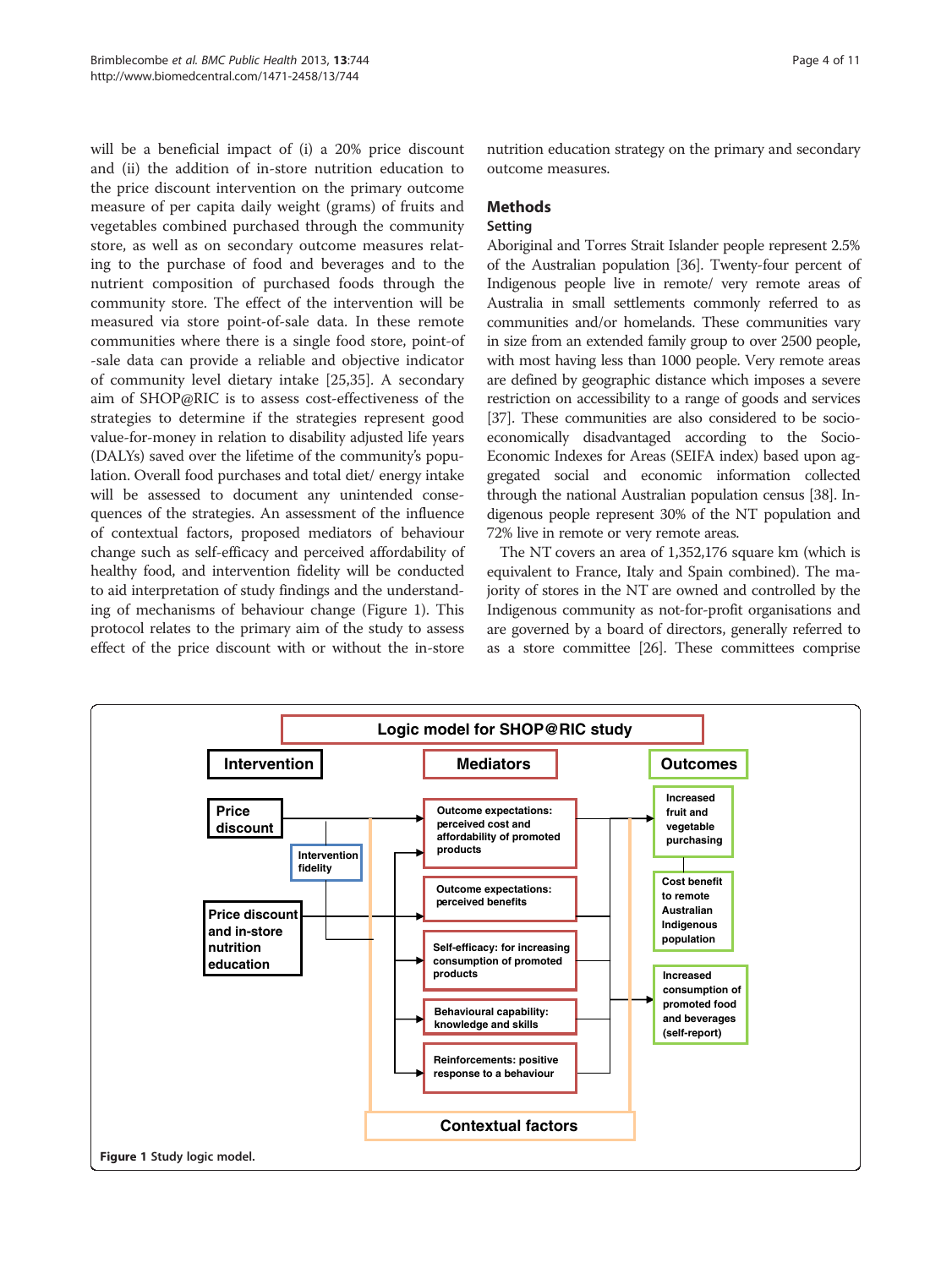community leaders and/or community elders. Commonly, a non-Indigenous manager is appointed privately or by a consultancy firm contracted to manage the store [\[26](#page-9-0)].

The proposed study represents a collaboration with the two major store associations in the NT, ALPA and OBS and the respective store-owners. In the NT, ALPA manages 16 stores and OBS manages 22 stores.

## Design

The SHOP@RIC study is a multiple baseline (stepped wedge) randomised trial [\[39,40\]](#page-10-0). Twenty consenting communities have been randomly grouped into sets of 4 communities. Because of the logistical difficulty of commencing the price discount intervention and nutrition education strategies simultaneously in all communities, each set of four communities was randomly allocated to initiate the intervention at one of five possible timepoints (the first set commenced in June 2013), spaced two-months apart. A 20% price discount on fresh and frozen fruit and vegetables, water and diet soft-drinks will be applied for a period of six months in each of the twenty communities and co-exist with other food-related promotions that may occur during this period. All community residents will have access to the intervention. Half the communities (i.e., ten stores; approximately one ALPA and one OBS store in each of the five sets) have been randomly allocated to receive the combined intervention – price discount and in-store nutrition education strategy. The study will apply a six-month intervention and pre-, post-, and six-month follow-up assessments of intervention effect.

## Process evaluation - intervention confounders, mediators and intervention fidelity

Descriptive data on potential covariates (referred to in Figure [1](#page-3-0) as contextual factors – these include factors such as frequency of food delivery, population movement, functioning of store equipment, retail practice) will be collected weekly for all communities through a structured survey administered over the course of the study. A before-and-after sub-study among a cohort of 150 community members recruited from five communities (comprising one community receiving the combined intervention in each of the five store sets), will examine hypothesised mediators of intervention effect on self-reported intake of fruit, vegetables, water, diet soft-drinks and sugar-sweetened soft-drinks. Qualitative and quantitative methods will be used to assess intervention fidelity, including an assessment of dose, reach and barriers and enablers to implementation.

#### Theoretical framework

The strategy is informed by social ecological theory that proposes that behaviour is shaped by interaction between the individual and the environment [\[41\]](#page-10-0) and that health

promotion therefore requires both behavioural (e.g. nutrition education) and environmental strategies (e.g. price discount). It is also guided by Social Cognitive Theory (SCT) that asserts that individuals adopt new behaviours through social learning which involves outcome expectancies (i.e., consideration of the consequences of actions), observational learning, self-efficacy (i.e., confidence in performing a behavior), behavioural capabilities (i.e., skills and knowledge), and reinforcement [[42](#page-10-0)]. These mediators may intervene in the process of learning and behaviour change. An understanding of these mediators is important in determining the most successful intervention elements and how they operate to change behavior. Figure [1](#page-3-0) provides an overview of the program logic that underpins the relationship between the intervention, co-variates (contextual factors and the mediators of behaviour change), intervention fidelity, and outcomes (combined fruit and vegetable purchasing and intake).

Ethical approval has been granted by the combined NT Department of Health and Menzies School of Health Research Human Research Ethics Committee (ref: HREC-2012-1711), the Central Australian Human Research Ethics Committee (ref: HREC-12-13) and Deakin University Human Research Ethics Committee (ref: HREC-2012243).

## Eligibility and recruitment Recruitment of stores

Twenty community stores (twelve OBS stores and eight ALPA stores) met the following criteria and were invited to participate in the study:

- Community store managed by either ALPA or OBS
- Community located within the NT
- Store located more than 20 kilometres from its nearest competitor
- Community population of 100 residents or greater

Initial contact was made with a representative of each of the community store boards and information provided on the study. This contact was facilitated by OBS and ALPA personnel and either an OBS/ ALPA representative alone or together with a member/s of the research team, visited each community. A study "story" was used to faciliate a discussion with store board representatives and to ensure comprehensive understanding of the study and study protocol. Through this process, research agreements, outlining the responsibilities of all parties (ALPA/OBS, store owners and Menzies School of Health Research), were signed. Storeowners were asked to assist with the recruitment of community-based research assistants. These personnel will be trained to assist with all community-level study activities, and invited to participate in a workshop at the end of the study to interpret study findings and plan for research dissemination.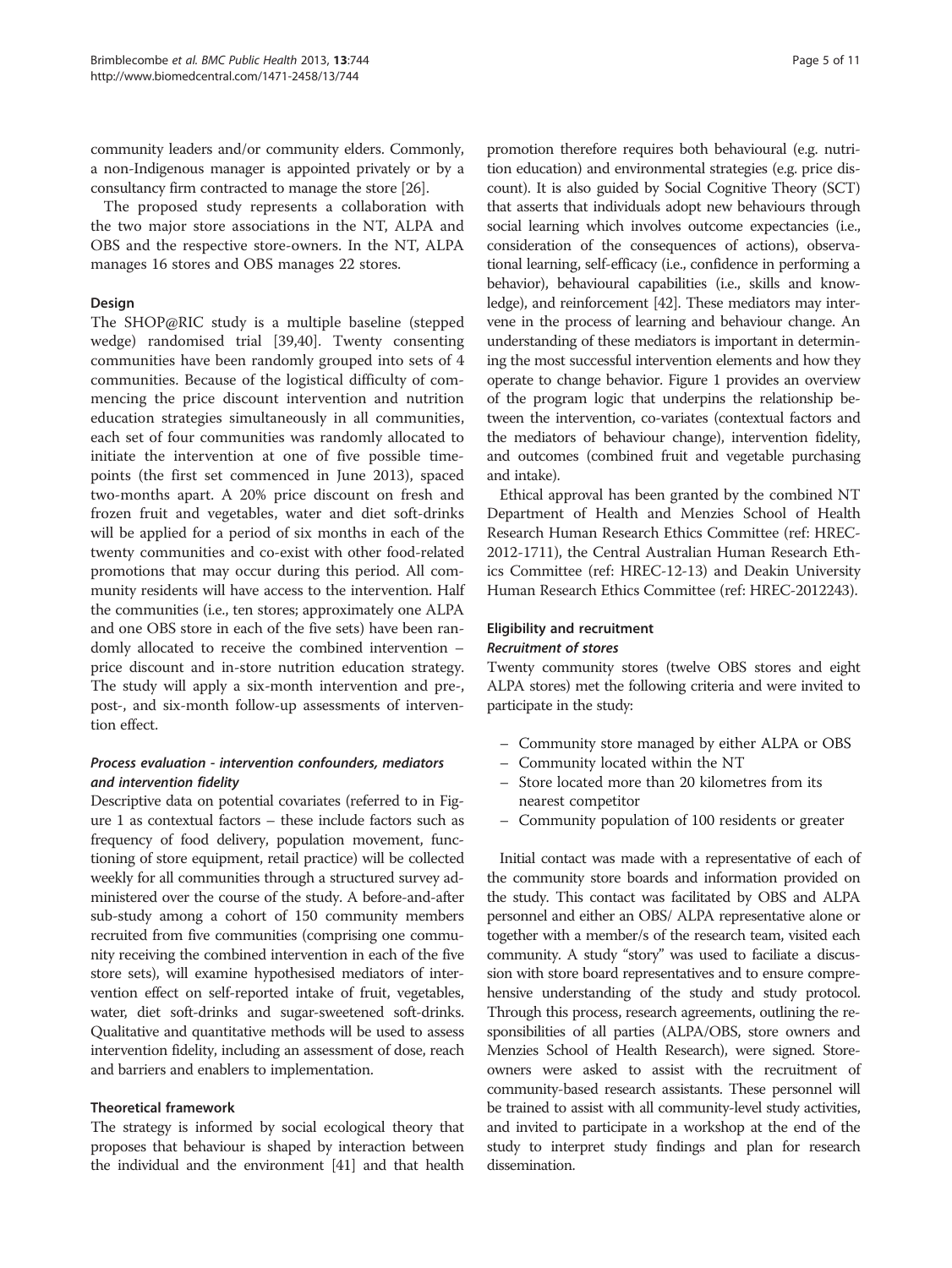## Recruitment of participants to sub-study for assessment of mediator measures

Approximately 40 adults will be recruited to participate in each of the five sub-study subset communities. It is expected that an initial sample of 40 will result in a final sample of at least 30, allowing for attrition over the study period (minimum of 150 from across five communities). On a visit to each household randomly selected to participate, an adult meeting the eligibility criteria (community resident, plans to reside in the community for 12 months, over 18 years, purchases food from the community store, and is the primary shopper) will be invited to participate in a survey and requested to provide written consent following explanation of purpose of the sub-study and of the interview. On completion of the survey at each of the three time points, a AUD20 gift of fruit and water will be provided to each participant. Feedback of key messages from the sub-study will be provided to participants at the end of the study, based on aggregated data.

## Randomisation

We pre-determined that each of the store sets would consist of mostly two ALPA stores (of which one would be randomly allocated to receive the nutrition education strategy) and two OBS stores (of which one would be randomly allocated to receive the nutrition education strategy). We randomly selected a store from each of the ALPA group of stores (contained in an opaque envelope) and OBS group of stores (contained in an opaque envelope), and in turn continued to consecutively allocate stores to the fixed store set framework, starting with the first store slot in the first store set, until all stores had been allocated. It was decided prior to randomisation when the price discount would begin for each set of stores.

#### Blinding

Study stores cannot be blinded to the timing of the intervention in their community and its duration. Research staff administering the intervention will also not be blinded, as they will be required to liaise/communicate with stores through the course of the intervention. This may impact on self-reported dietary intake data collected at the individual level as part of the mediation sub-study. The data management team will be blinded to intervention allocation. Data will be linked to a store identifier by an independent data administrator, immediately prior to sending to the statistician. The statistician will have no contact with communities or their information before the final data is ready for analysis, and will not know which ten stores received the education strategy and which did not when analyzing the data (as the meaning of the education strategy codes will be concealed until analysis is complete).

#### Interventions Price discount

Twenty percent is the same level of discount as that being trialled by the SHELf study [\[18\]](#page-9-0) and higher than the 12.5% used for the NZ SHOP study [\[13\]](#page-9-0). The discount will be applied electronically at point-of-sale on all discounted products. A reduction of this size is considered unlikely to lead to the unintended consequence of increasing purchase of high energy nutrient poor foods that a higher price reduction might encourage [\[18](#page-9-0)], although such a response to a price discount has not yet been demonstrated [\[16](#page-9-0)]. The price discount will be promoted in-store through a poster at front-of-store, shelf-labelling and price ticketing on targeted products showing both the "usual" and discount price. The discount will be applied electronically at the point-of-sale. The purchase receipt will indicate where a price discount has been applied.

## In-store nutrition education strategy

Development of the in-store nutrition education strategy has been informed by SCT [\[42\]](#page-10-0) and focuses on the elements of SCT considered important in mediating behaviour change: influencing people's perceptions of healthy food and food affordability (outcome expectancies), building people's confidence and skills to make healthy food choices (self-efficacy and behavioural capabilities), modelling behaviour (observational learning) and reinforcing positive behaviour through providing incentives and rewards (reinforcement) [[18](#page-9-0)]. The development of the strategy has also drawn on key aspects of the context of eating behaviour in remote Indigenous communities, including the importance of family and relationships, the autonomy granted to children, the role of elders in knowledge transfer, and the pivotal sense of freedom to choose. The nutrition education strategy was designed to be low cost, require few resources and to include a range of activities commonly implemented in remote community stores.

The reduced cost and benefits of consuming more of the healthy foods will be promoted through the nutrition education strategy, and suggestions and activities provided on how to increase fruit and vegetable intake and substitute water or diet soft-drinks for sugar-sweetened soft-drinks. Six themes have been developed with a supporting set of activities to be implemented over the six-month intervention period including posters, activity sheets, cooking demonstrations and taste-testing activities and competitions.

#### Study outcomes

The primary outcome measure is the per capita daily weight (grams) of combined fruit and vegetables purchased through the community store. Secondary outcome measures are: 1) per capita daily weight (grams) of diet soft-drinks; water; fruit; and, vegetables; 2) percent total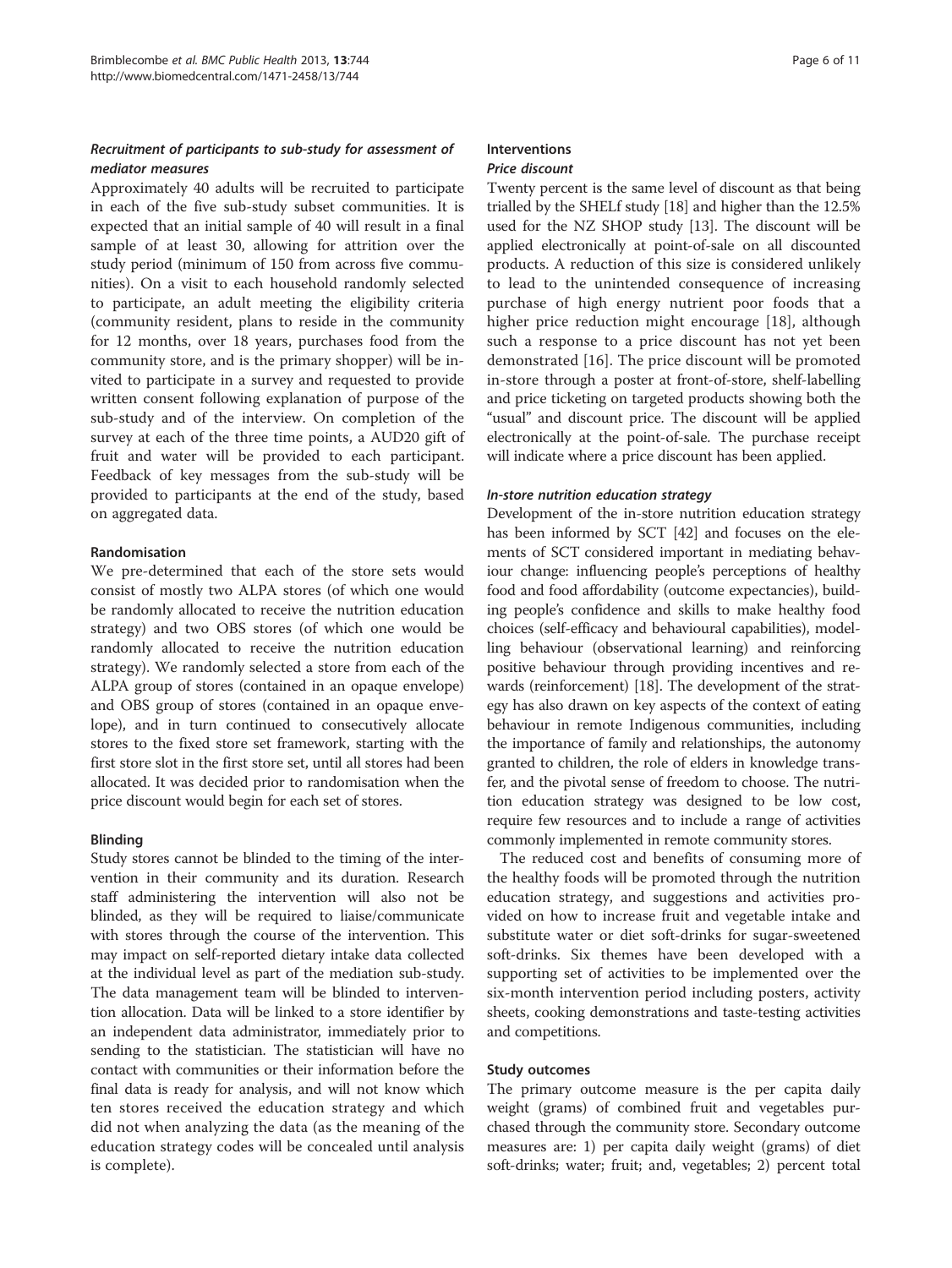sugars (grams) to energy (kJ); 3) sodium (mg) per 1000 kJ of energy; 4) proportion of total sugar-sweetened softdrinks (grams) to total combined fruit and vegetable (grams); and, 5) proportion of healthy foods to unhealthy foods (using pre-defined criteria), purchased through the community store (Table [1\)](#page-7-0).

Other dietary measures to be described and to assess impact of the strategies on the overall diet include a range of per capita per day measures: i) totals each of dietary energy (kJ), sodium (mg) and sales (\$), and subtotals each of fruit, vegetables, diet soft-drinks, water and up to 20 other food groupings (derived from AUSNUT categorisation [[43](#page-10-0)]); ii) proportions per 1000 kJ of energy for each of fruit and vegetables, sugar-sweetened soft-drinks, pre-defined healthy foods and unhealthy foods; and, iii) proportion of healthy foods to total foods, unhealthy foods to total foods and diet soft-drinks and water to total beverages using each of total energy (kJ), sales (\$) and weight (grams).

## Data collection

#### Outcome measurements

Assessment of intervention effect on the primary and secondary outcomes will be made via store point-of-sale data collected over the course of the study. Point-of-sale reports by weekly (seven-day) periods will be generated for each store by ALPA and OBS and received electronically by the research team. These reports will be uploaded into a purpose-built Microsoft Access database [[44](#page-10-0)] and linked with nutrient composition data [\[43,45](#page-10-0)]. Australian Bureau of Statistics data from the 2011 national census will be used for study population estimates [[46](#page-10-0)].

## Process evaluation

An electronic survey tool has been developed to collect data from store managers and community key informants on factors identified by experts to influence food and beverage purchases including (Table [1\)](#page-7-0):

- Store retail practices
- Community events or activities
- Population movement
- National or global events/ activities

Data on these factors will be collected for each of the study communities throughout the course of the study commencing in May 2013. Information on these contextual factors will be used to identify potential analytical covariates and to aid interpretation of impact of the intervention to the outcome measures. To examine proposed mediators of behaviour change, data will be collected on mediator measures and self-reported consumption of fruit, vegetables, water, diet soft drinks and sugar-sweetened soft drinks. These data will be collected pre- and immediately prior to the end of the intervention and at six-months follow-up,

using survey items adapted from previously published scales [\[18\]](#page-9-0) after extensive pilot-testing to make them more appropriate to the cultural context of the study population. Additional data will be collected to assess intervention i) fidelity; ii) dose and reach; and, iii) perceived barriers and enablers to implementation. This will involve the collection of observational data including in-store spot checks; documentation of activities implemented; and interviews with key stakeholders (including the store manager, store staff and key community informants). A summary of all study measures is shown in Table [1.](#page-7-0)

## Analyses

## Primary and secondary outcome measurements

Mixed models will be used to analyse the store point-ofsale data; random effects will include the store; fixed effects will include the step (of 8 weeks in length which corresponds to the "lag" in the roll-out of the intervention across sets of stores), the phase (baseline, intervention, post-intervention) and the in-store nutrition education strategy. Additional covariates (the contextual factors - such as distance to competing food outlet, community level income, population size) will be described and tested and may be introduced as additional fixed effects. It is expected that there will be some additional correlation within each store and a variancecovariance model (VCVM) for this will be identified prior to the formal testing of the fixed effects and other covariates. Mediation analyses will be undertaken using the MacKinnon method [[47\]](#page-10-0). Descriptive statistics (for quantitative data), content and thematic analysis (for qualitative data) will be used as appropriate to analyse data on intervention fidelity. This information will be used to aid interpretation of results of the outcome measures.

#### Cost-effectiveness evaluation

The cost-effectiveness analysis will combine data on the effectiveness and cost of the intervention to determine whether it represents value-for-money. It will be measured against usual practice during the six-month period prior to intervention. Resource use and costs associated with the intervention will be prospectively measured. In addition to the 'trial-based evaluation' (costs and outcomes exactly as per the trial), a 'modelled economic evaluation' will be conducted which extends the target population (all remote indigenous communities), time horizon (rest of life of the cohort) and decision context. The incremental change in the purchasing of fruit and vegetables and of diet soft-drinks and water associated with the intervention will be converted to incremental cost-effectiveness ratios expressed as \$ per Disability-Adjusted Life Years (DALYs) saved. Standard discounting will be applied to both costs and outcomes. Simulationmodelling using the @RISK software package will be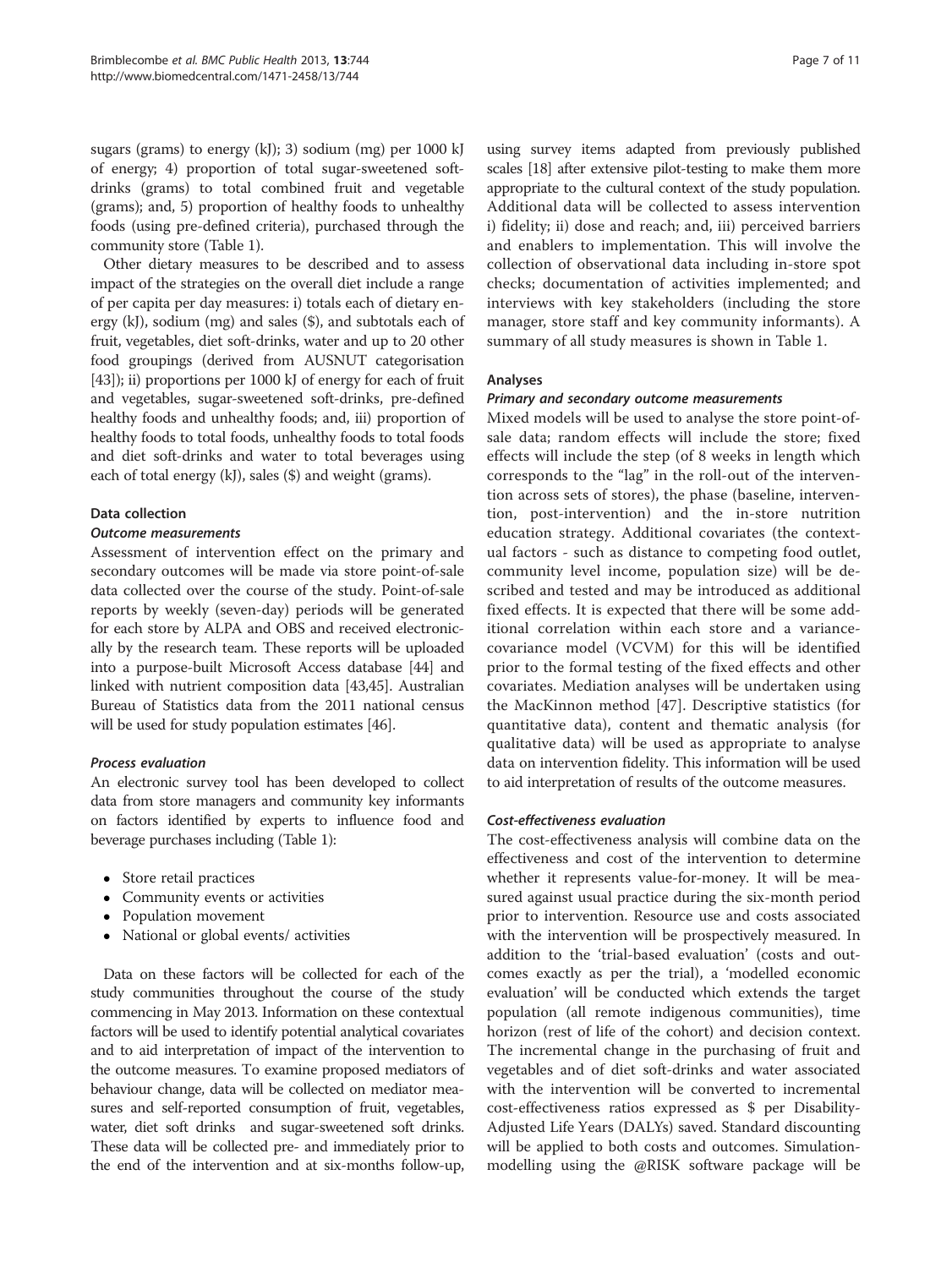## <span id="page-7-0"></span>Table 1 Summary of study measures

| Measures                                                                                                                                                                                 |   | Baseline Post intervention Follow-up |  |
|------------------------------------------------------------------------------------------------------------------------------------------------------------------------------------------|---|--------------------------------------|--|
| Primary and secondary outcomes                                                                                                                                                           |   |                                      |  |
| <b>Store level</b>                                                                                                                                                                       |   |                                      |  |
| Combined fruit and vegetable purchasing (grams/person/day)                                                                                                                               | ✓ | ✓                                    |  |
| Water, diet soft-drink, fruit and vegetable purchasing (grams/person/day)                                                                                                                |   | ✓                                    |  |
| Percent total sugars (grams) to total energy (kJ) purchased                                                                                                                              |   | ✓                                    |  |
| Sodium (mg) per 1000 kJ of total energy purchased                                                                                                                                        |   | ✓                                    |  |
| Proportion of total sugar-sweetened soft drinks purchased (grams) to total fruit and vegetables purchased                                                                                |   | ✓                                    |  |
| Proportion of healthy food to unhealthy food purchased                                                                                                                                   |   |                                      |  |
| Other outcomes to measure impact on total diet                                                                                                                                           |   |                                      |  |
| Totals of each of dietary energy (kJ), sodium (mg) and sales (\$) and sub-totals for each of 20+ food<br>groupings                                                                       | √ | √                                    |  |
| Proportions per 1000 kJ of energy for each of fruit and vegetables (grams), sugar sweetened soft drinks<br>(grams), healthy foods (grams) and unhealthy foods (grams)                    |   |                                      |  |
| Proportion of healthy foods to total foods, unhealthy food to total foods and diet soft-drinks and water<br>to total beverages, using a total energy (kJ), sales (\$) and weight (grams) | ✓ | ✓                                    |  |
| Mediation sub-study outcomes                                                                                                                                                             |   |                                      |  |
| Fruit consumption                                                                                                                                                                        |   | ✓                                    |  |
| Vegetable consumption                                                                                                                                                                    |   |                                      |  |
| Water consumption                                                                                                                                                                        |   |                                      |  |
| Diet and sugar sweetened soft-drink consumption                                                                                                                                          |   |                                      |  |
| <b>Process evaluation</b>                                                                                                                                                                |   |                                      |  |
| <b>Contextual factors</b>                                                                                                                                                                |   |                                      |  |
| Population movement                                                                                                                                                                      |   | ✓                                    |  |
| Positioning of food and beverage products in-store                                                                                                                                       |   | ✓                                    |  |
| Price and price ticketing practice                                                                                                                                                       |   | ✓                                    |  |
| Range of food and beverages available for purchase                                                                                                                                       |   |                                      |  |
| Provisioning of food and beverages to other services/organisations                                                                                                                       |   |                                      |  |
| Community income                                                                                                                                                                         |   |                                      |  |
| Store policy                                                                                                                                                                             |   |                                      |  |
| Product promotion                                                                                                                                                                        |   |                                      |  |
| Store infrastructure                                                                                                                                                                     |   |                                      |  |
| Delivery of food and beverages                                                                                                                                                           |   | ✓                                    |  |
| Store management and staffing/ community social issues                                                                                                                                   |   |                                      |  |
| <b>Mediation sub-study</b>                                                                                                                                                               |   |                                      |  |
| Outcome expectations of perceived affordability of fruit and vegetables                                                                                                                  |   |                                      |  |
| Outcome expectations of perceived benefits of fruit and vegetables                                                                                                                       |   |                                      |  |
| Self-efficacy for increasing fruit and vegetable consumption                                                                                                                             |   |                                      |  |
| Self-efficacy for drinking water and reducing sugar sweetened soft drink consumption                                                                                                     |   |                                      |  |
| Food security                                                                                                                                                                            |   |                                      |  |
| Personal preferences                                                                                                                                                                     |   |                                      |  |
| Barriers to consuming more fruit and vegetables                                                                                                                                          |   |                                      |  |
| Intervention fidelity                                                                                                                                                                    |   |                                      |  |
| Intervention fidelity                                                                                                                                                                    |   |                                      |  |
| Dose and reach of nutrition education strategy activities                                                                                                                                |   |                                      |  |
| Perceived barriers and enablers to intervention implementation (price discount and combined strategy)                                                                                    |   |                                      |  |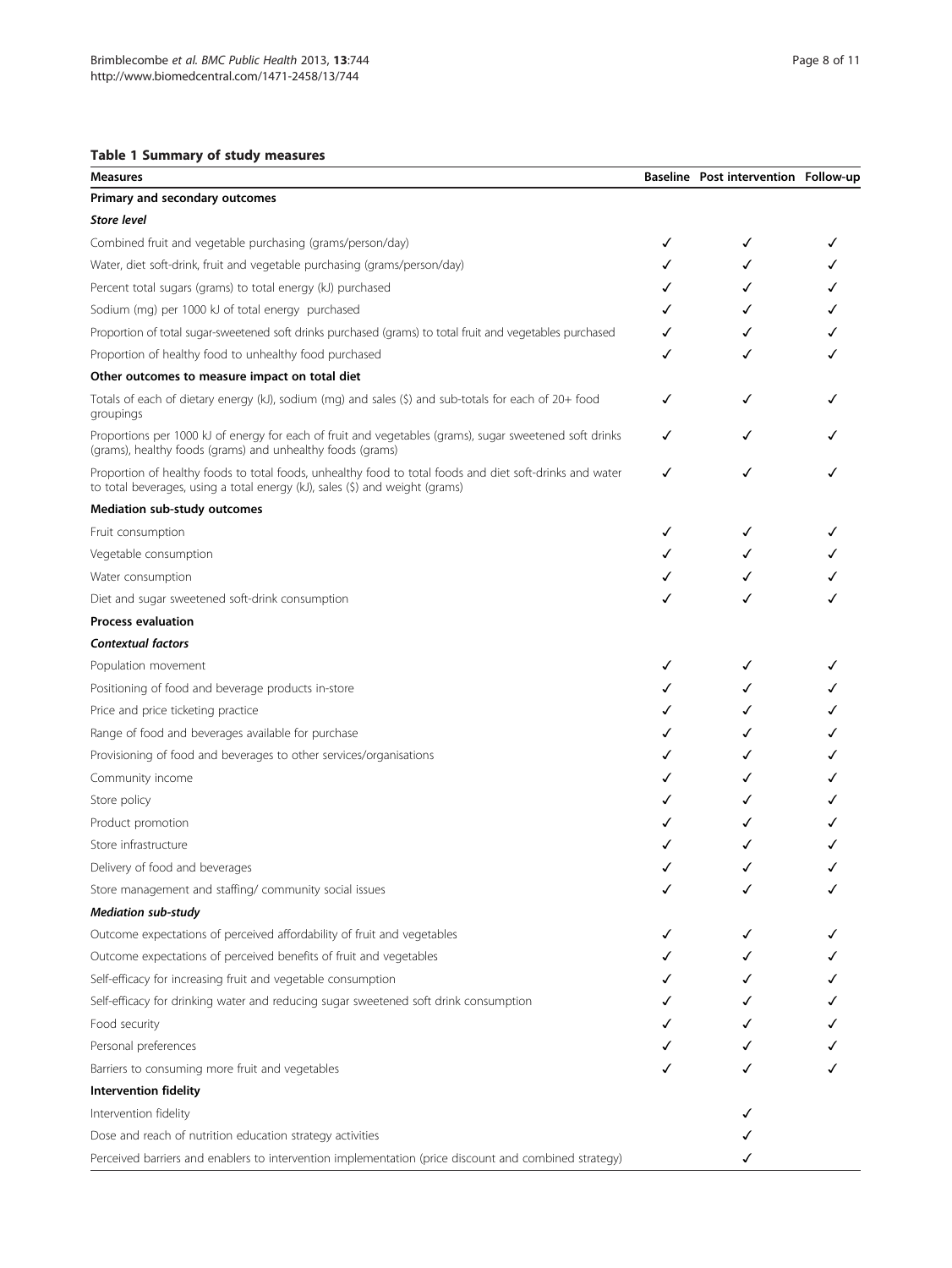employed to calculate 95% uncertainty intervals (median, 2.5 and 97.5 percentiles) around the epidemiological probabilities and cost and outcome estimates.

## Sample size

## Primary outcome measurement

The power calculations were based on 1000 simulated datasets that each mimicked the design of the study. Data were simulated that resembled the first 37 weeks of baseline, combined-fruit-and-vegetable store point-of-sale data, and also assumed that the interventions would be effective. Specifically, log-normally distributed data were simulated assuming mean 8-weekly sales of fruit and vegetables (expressed as grams per day) per capita of 4.77 (on the log scale) and a latent between-store SD of 0.48. Other assumptions included were that residuals were independent and identically normally distributed with mean 0 and SD 0.16 (all on the log scale), and that (geometric) mean sales in a store (on the original scale, and in the absence of residual noise) will be 20% higher in a store when the price discount is on, and 20% higher again if a store receives the nutrition education.

Analysing these datasets by utilising data not beyond the end of the intervention period, log-transforming the data, and then using a mixed model [\[40\]](#page-10-0) with random effects for store, and fixed effects for each 8-week time period, as well as for the two strategies, we estimate that analysis of combined fruit and vegetable point-of-sale data collected from a sample of 20 stores in our study has approximately 95% power to detect a common 20% change in (geometric) mean sales in the stores due to the price-discount intervention (at the 5% significance level), and approximately 97% (power to detect a 20% change due to the nutrition education strategy per se. A 20% increase in fruit and vegetable sales combined equates to an approximate increase of 30g of fruit and vegetables per person per day.

## **Discussion**

This study provides an opportunity to rigorously examine both the effect and cost-effectiveness of a price discount alone and in combination with nutrition education. It reflects an excellent collaborative effort between researchers and store-owners and major retailers in the remote Australian landscape to promote healthy eating and to provide empirical evidence to inform food pricing policy. Aboriginal community leaders have identified the high cost of food as a barrier to improving community level diet and addressing the health disparity between Indigenous and non-Indigenous Australians. Growing evidence indicates that the cost of food impacts on poor health outcomes especially for people with a limited income [[48](#page-10-0)]. Evidence indicates from general population studies that price discounts tend to be effective in positively modifying

food purchasing [\[13](#page-9-0)]. There is little such evidence relating specifically to socio-economically disadvantaged populations. Evidence on the role of nutrition education in modifying food purchases among socio-economically disadvantaged populations is also limited. The way in which remote community stores operate and the quality of food they provide are considered critical by community leaders and to the Australian Government's effort to improve the health of Indigenous people living remotely. Approaches to increasing spending on fruit and vegetables and reducing spending on sugar-sweetened soft drink are currently being considered.

The proposed study will provide evidence critically needed to contribute to the cost-effective reversal of the epidemics of poor nutrition and associated adverse health outcomes in the remote Indigenous population. It will provide evidence on the role of price discount and in-store nutrition education interventions to improve diet and health outcomes for socially disadvantaged populations in general.

#### Abbreviations

ALPA: Arnhem Land Progress Aboriginal Corporation; NT: Northern Territory; OBS: Outback Stores; SEIFA: Socioeconomic index for areas; SHOP@RIC: Stores healthy options project in remote Indigenous communities; SCT: Social cognitive theory.

#### Competing interests

The authors declare that they have no competing interests.

#### Authors' contributions

JB conceived of and designed the study, developed the intervention and evaluation components, and drafted the manuscript. MF contributed to study conception, design, intervention development and development of survey questionnaire design. SL contributed to intervention design and development and evaluation components. KB contributed to study design and survey questionnaire design and development. MM and AM contributed to study design and designed the economic evaluation. EM contributed community engagement and remote community retail operations expertise and advised on study processes. MC contributed to study design and the analysis plan. CNM contributed to study design. AL, RB and KO contributed to study design and refinement of study methods. All authors contributed to manuscript preparation and read and approved the final manuscript.

#### Acknowledgements

We are grateful to project staff, Anthony Gunther (Project Manager), Tapiwa Mbakile (to May 2013), Felicity Ward (from May 2013) and Robyn Liddle (Database Administrator) at Menzies School of Health Research; to study partners, community store owners, Arnhem Land Progress Aboriginal Corporation and Outback Stores; and to members of the research collaborative (Tania Whight, Clare Brown, Alastair King, Peter Tonkin, Kerrie Oxley, Adam Barnes, Carrie Turner, Elaine Maypilama, Frances Knight, Susan Colles and Coreena Molony.

This study is funded by the Australian National Health and Medical Research Council (NHMRC; ID 1024285). Julie Brimblecombe was supported by a NHMRC Public Health Fellowship, ID 545253. Megan Ferguson is supported by a NHMRC Scholarship ID 1039074. Selma Liberato is supported by a NHMRC Program Grant, ID 631947. Kylie Ball is supported by a NHMRC Principal Research Fellowship, ID1042442. Marjory Moodie is supported by NHMRC (App1041020) Centre for Research Excellence grant in Obesity Policy and Food Systems. Cliona Ni Mhurchu is supported by the Heart Foundation Senior Fellowship (Grant No. 1380). Ross Bailie is supported by an ARC Future Fellowship (#FT100100087). Amanda leach is supported by a NHMRC Elizabeth Blackburn Fellowship ID 1020561.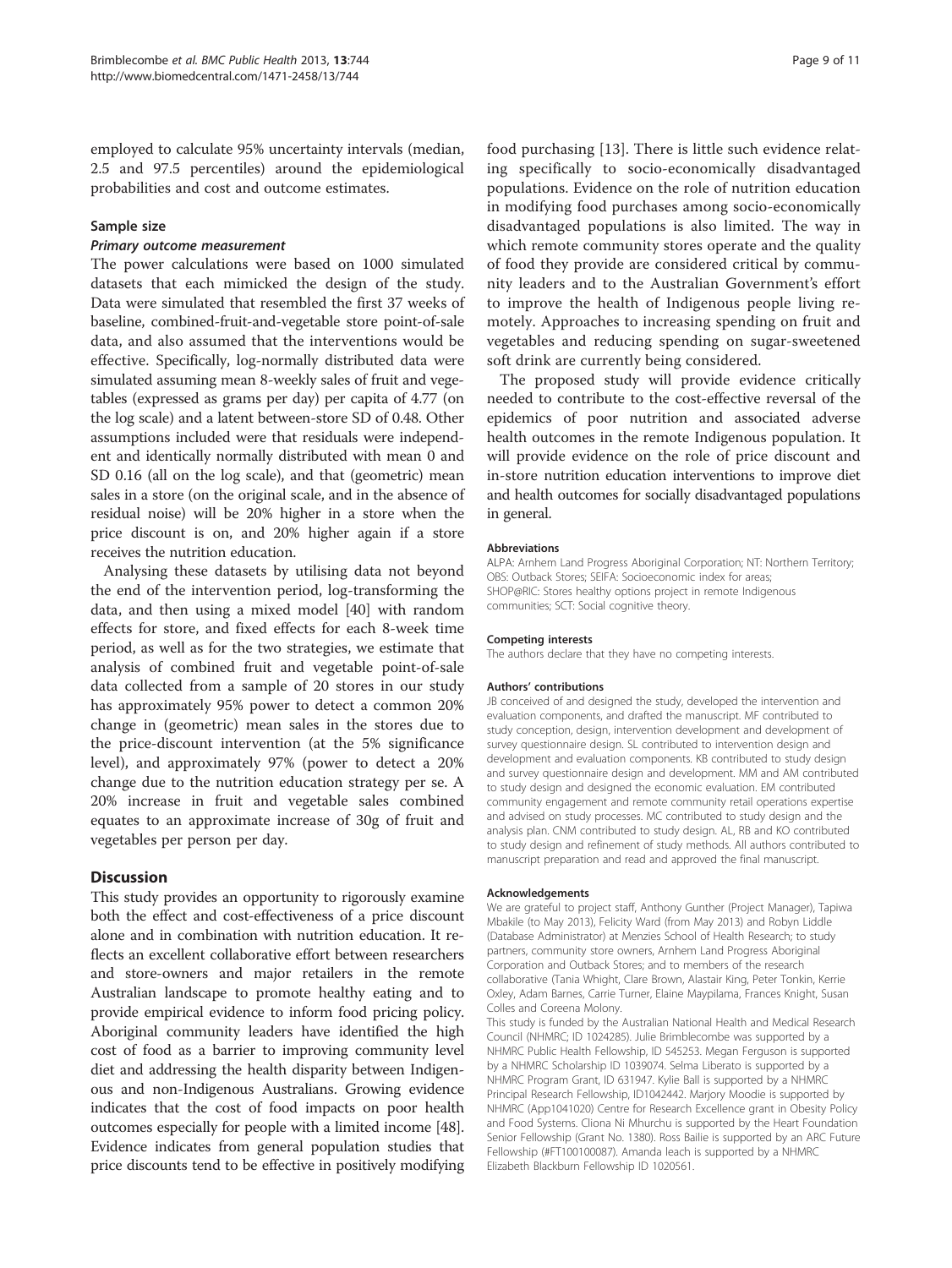#### <span id="page-9-0"></span>Author details

<sup>1</sup>Menzies School of Health Research, Building 58, Royal Darwin Hospital Campus, Rocklands Drive, Tiwi, NT 0810, Australia. <sup>2</sup>Charles Darwin University, Ellengowan Dr, Casuarina, NT 0810, Australia. <sup>3</sup>University of South Australia, Frome Rd, Adelaide, SA 5000, Australia. <sup>4</sup>Centre for Physical Activity and Nutrition Research, Deakin University, Burwood Hwy, Burwood 3125, Australia. <sup>5</sup>Deakin Health Economics Faculty of Health, Deakin University, 221 Burwood Hwy, Burwood 3125, Australia. <sup>6</sup>Indigenous Community Volunteers Level 1, 29 Cavanagh St, Darwin, NT 0801, Australia. <sup>7</sup>National Institute for Health Innovation, University of Auckland, Auckland, New Zealand.

#### Received: 28 June 2013 Accepted: 17 July 2013 Published: 12 August 2013

#### References

- 1. Vos T, Barker B, Begg S, Stanley L, Lopez AD: Burden of disease and injury in aboriginal and Torres Strait Islander Peoples: the Indigenous health gap. Int J Epidemiol 2009, 38:470-477.
- 2. Australian Institute of Health and Welfare: The health and welfare of Australia's Aboriginal and Torres Strait Islander people, an overview 2011. Cat no: IHW 42. Canberra: AIHW; 2011 [http://www.aihw.gov.au/WorkArea/](http://www.aihw.gov.au/WorkArea/DownloadAsset.aspx?id=10737418955&libID=10737418954) [DownloadAsset.aspx?id=10737418955&libID=10737418954](http://www.aihw.gov.au/WorkArea/DownloadAsset.aspx?id=10737418955&libID=10737418954).
- 3. Brimblecombe JK, Ferguson MM, Liberato SC, O'Dea K: Characteristics of the community-level diet of aboriginal people in remote northern Australia. Med J Aust 2013, 198:380–384.
- Lock K, Pomerleau J, Causer L, McKee M: Low fruit and vegetable consumption. In Comparative quantification of health risks:global and regional burden of disease attributable to selected major risk factors. Edited by Ezzati M, Lopez A, Rodgers A, Murray C. Geneva: Wolrd Health Organisation; 2004:597.
- SIGNAL and the National Vegetables and Fruit Coalition: Eat more vegetables and fruit: The case for a five-year campaign to increase vegetable and fruit consumption in Australia. Part 1: Business Case. Canberra: SIGNAL; 2002.
- 6. Schulze MB, Manson JE, Ludwig DS, Colditz GA, Stampfer MJ, Willett WC, et al: Sugar-sweetened beverages, weight gain, and incidence of type 2 diabetes in young and middle-aged women. JAMA 2004, 292:927–934.
- 7. Chen L, Appel LJ, Loria C, Lin PH, Champagne CM, Elmer PJ, et al: Reduction in consumption of sugar-sweetened beverages is associated with weight loss: the PREMIER trial. Am J Clin Nutr 2009, 89:1299-1306.
- Laville M, Nazare JA: Diabetes, insulin resistance and sugars. Obes Rev 2009, 10(Suppl 1):24–33.
- 9. Rowley KG, Iser DM, Best JD, O'Dea K, Leonard D, McDermott R: Albuminuria in Australian aboriginal people: prevalence and associations with components of the metabolic syndrome. Diabetologia 2000, 43:1397–1403.
- 10. Maple-Brown L, Cunningham J, Celermajer DS, O'Dea K: Increased carotid intima-media thickness in remote and urban indigenous Australians: impact of diabetes and components of the metabolic syndrome. Clin Endocrinol (Oxf) 2007, 66:419–425.
- 11. An R, Patel D, Segal D, Sturm R: Eating better for less: a national discount program for healthy food purchases in South Africa. Am J Health Behav 2013, 37:56–61.
- 12. Eyles H, Ni Mhurchu C, Nghiem N, Blakely T: Food pricing strategies, population diets, and non-communicable disease: a systematic review of simulation studies. PLoS Med 2012, 9:e1001353.
- 13. Ni Mhurchu C, Blakely T, Jiang Y, Eyles HC, Rodgers A: Effects of price discounts and tailored nutrition education on supermarket purchases: a randomized controlled trial. Am J Clin Nutr 2010, 91:736–747.
- 14. An R: Effectiveness of subsidies in promoting healthy food purchases and consumption: a review of field experiments. Public Health Nutr 2013, 16:1215–1228.
- 15. Black AP, Brimblecombe J, Eyles H, Morris P, Vally H, Dea O: Food subsidy programs and the health and nutritional status of disadvantaged families in high income countries: a systematic review. BMC Publ Health 2012, 12:1099.
- 16. Waterlander WE, de Boer MR, Schuit AJ, Seidell JC, Steenhuis IH: Price discounts significantly enhance fruit and vegetable purchases when combined with nutrition education: a randomized controlled supermarket trial. Am J Clin Nutr 2013, 97:886-895.
- 17. Blakely T, Ni Mhurchu C, Jiang Y, Matoe L, Funaki-Tahifote M, Eyles HC, et al: Do effects of price discounts and nutrition education on food purchases

vary by ethnicity, income and education? Results from a randomised, controlled trial. J Epidemiol Community Health 2011, 65(10):902–908. [http://](http://jech.bmj.com/content/65/10/902.abstract) [jech.bmj.com/content/65/10/902.abstract](http://jech.bmj.com/content/65/10/902.abstract). Epub 2011 Feb 4.

- 18. Ball K, McNaughton S, Ni Mhurchu C, Andrianopoulos A, Inglis V, McNeilly B, et al: Supermarket Healthy Eating for Life (SHELf): protocol of a randomised controlled trial promoting healthy food and beverage consumption through price reduction and skill-building strategies. BMC Publ Health 2011, 11:715.
- 19. Jensen R, Miller N: Do consumer price subsidies really improve nutrition?. Cambridge: National Bureau of Economic Research. NBER working paper series; 2010:1–43.
- 20. Glanz K, Eriksen MP: Individual and community models for dietary behavior change. J Nutr Educ 1993, 25:80.
- 21. Glanz K, Basil M, Maibach E, Goldberg J, Snyder D: Why Americans eat what they do: taste, nutrition, cost, convenience, and weight control concerns as influences on food consumption. J Am Diet Assoc 1998, 98:1118–1126.
- 22. National Health and Medical Research Council: Nutrition in Aboriginal and Torres Strait Islander Peoples: An Information Paper. Canberra: Commonwealth of Australia; 2000:1–267. [http://www.nhmrc.gov.au/\\_files\\_nhmrc/publications/](http://www.nhmrc.gov.au/_files_nhmrc/publications/attachments/n26.pdf) [attachments/n26.pdf](http://www.nhmrc.gov.au/_files_nhmrc/publications/attachments/n26.pdf).
- 23. Council of Australian Governments: National strategy for food security in remote Indigenous communities. Canberra: Council of Australian Governments; 2009 [[http://www.coag.gov.au/sites/default/files/nat\\_strat\\_food\\_security.pdf](http://www.coag.gov.au/sites/default/files/nat_strat_food_security.pdf)]
- 24. Lee AJ, Smith A, Bryce S, O'Dea K, Rutishauser IH, Mathews JD: Measuring dietary intake in remote Australian aboriginal communities. Ecol Food Nutr 1995, 34:19–31.
- 25. Brimblecombe J, Mackerras D, Clifford P, O'Dea K: Does the store-turnover method still provide a useful guide to food intakes in aboriginal communities? Aust NZ J Public Health 2006, 30:444–447.
- 26. The Parliament of the Commonwealth of Australia. House of Representatives: Aboriginal and Torres Strait Islander Affairs Committee: Everybody's Business: remote aboriginal and Torres strait islander community stores. Canberra: Commonwealth of Australia; 2009 [\[http://www.aph.gov.au/Parliamentary\\_](http://www.aph.gov.au/Parliamentary_Business/Committees/House_of_Representatives_Committees?url=/atsia/communitystores/report.htm) [Business/Committees/House\\_of\\_Representatives\\_Committees?url=/atsia/](http://www.aph.gov.au/Parliamentary_Business/Committees/House_of_Representatives_Committees?url=/atsia/communitystores/report.htm) [communitystores/report.htm](http://www.aph.gov.au/Parliamentary_Business/Committees/House_of_Representatives_Committees?url=/atsia/communitystores/report.htm)]
- 27. Northern Territory Government: Northern territory market basket survey. Darwin: Department of health, Northern Territory; 2012 [[http://digitallibrary.health.nt.](http://digitallibrary.health.nt.gov.au/prodjspui/bitstream/10137/560/2/NT%20MBS%20Report.pdf) [gov.au/prodjspui/bitstream/10137/560/2/NT%20MBS%20Report.pdf](http://digitallibrary.health.nt.gov.au/prodjspui/bitstream/10137/560/2/NT%20MBS%20Report.pdf)]
- 28. Torzillo PJ, Pholeros P, Rainow S, Barker G, Sowerbutts T, Short T, et al: The state of health hardware in aboriginal communities in rural and remote Australia. Aust N Z J Public Health 2008, 32:7–11.
- 29. Rowley KG, Daniel M, Skinner K, Skinner M, White GA, O'Dea K: Effectiveness of a community-directed 'healthy lifestyle' program in a remote Australian aboriginal community. Aust NZ J Public Health 2000, 24:136–144.
- 30. Lee AJ, Bonson AP, Yarmirr D, O'Dea K, Mathews JD: Sustainability of a successful health and nutrition program in a remote aboriginal community. Med J Aust 1995, 162:632–635.
- 31. Butler R, Tapsell L, Lyons-Wall P: Trends in purchasing patterns of sugarsweetened water-based beverages in a remote aboriginal community store following the implementation of a community-developed store nutrition policy. Nutr Diet 2011, 68:115–119.
- 32. Australian Government: Stronger futures in the northern territory policy statement november 2011. Canberra: Australian government. Department of Families, Housing, Community Services and Indigenous Affairs; 2011:1–11 [[http://www.fahcsia.gov.au/our-responsibilities/indigenous-australians/](http://www.fahcsia.gov.au/our-responsibilities/indigenous-australians/programs-services/stronger-futures-in-the-northern-territory-0) [programs-services/stronger-futures-in-the-northern-territory-0](http://www.fahcsia.gov.au/our-responsibilities/indigenous-australians/programs-services/stronger-futures-in-the-northern-territory-0)]
- 33. ALPA The Arnhem Land Progress Aboriginal Corporation: ALPA; 2013 [<http://www.alpa.asn.au/>]
- 34. OUTBACK Stores. OBS: 2013 [[http://www.outbackstores.com.au/\]](http://www.outbackstores.com.au/)
- 35. Brimblecombe J, Liddle R, O'Dea K: Use of point-of-sale data to assess food and nutrient quality in remote stores. Public Health Nutr 2013, 16(7):1159-1167. <http://www.ncbi.nlm.nih.gov/pubmed/23009766>, [http://journals.cambridge.org/](http://journals.cambridge.org/action/displayAbstract?fromPage=online&aid=8927689) [action/displayAbstract?fromPage=online&aid=8927689.](http://journals.cambridge.org/action/displayAbstract?fromPage=online&aid=8927689) Epub 2012 Sep 25.
- 36. Australian Bureau of Statistics: 2076.0 Census of population and housing: characteristics of aboriginal and Torres strait islander Australians, 2011. Canberra; 2010. [http://www.abs.gov.au/ausstats/abs@.nsf/Lookup/](http://www.abs.gov.au/ausstats/abs@.nsf/Lookup/2076.0main+features1102011) [2076.0main+features1102011.](http://www.abs.gov.au/ausstats/abs@.nsf/Lookup/2076.0main+features1102011)
- 37. Australian Bureau of Statistics: Information paper: ABS views on remoteness. ABS Cat. No. 1244.0. Canberra: Commonwealth of Australia; 2001 [[http://www.](http://www.ausstats.abs.gov.au/ausstats/free.nsf/0/FCC8158C85424727CA256C0F00003575/File/12440_2001.pdf)